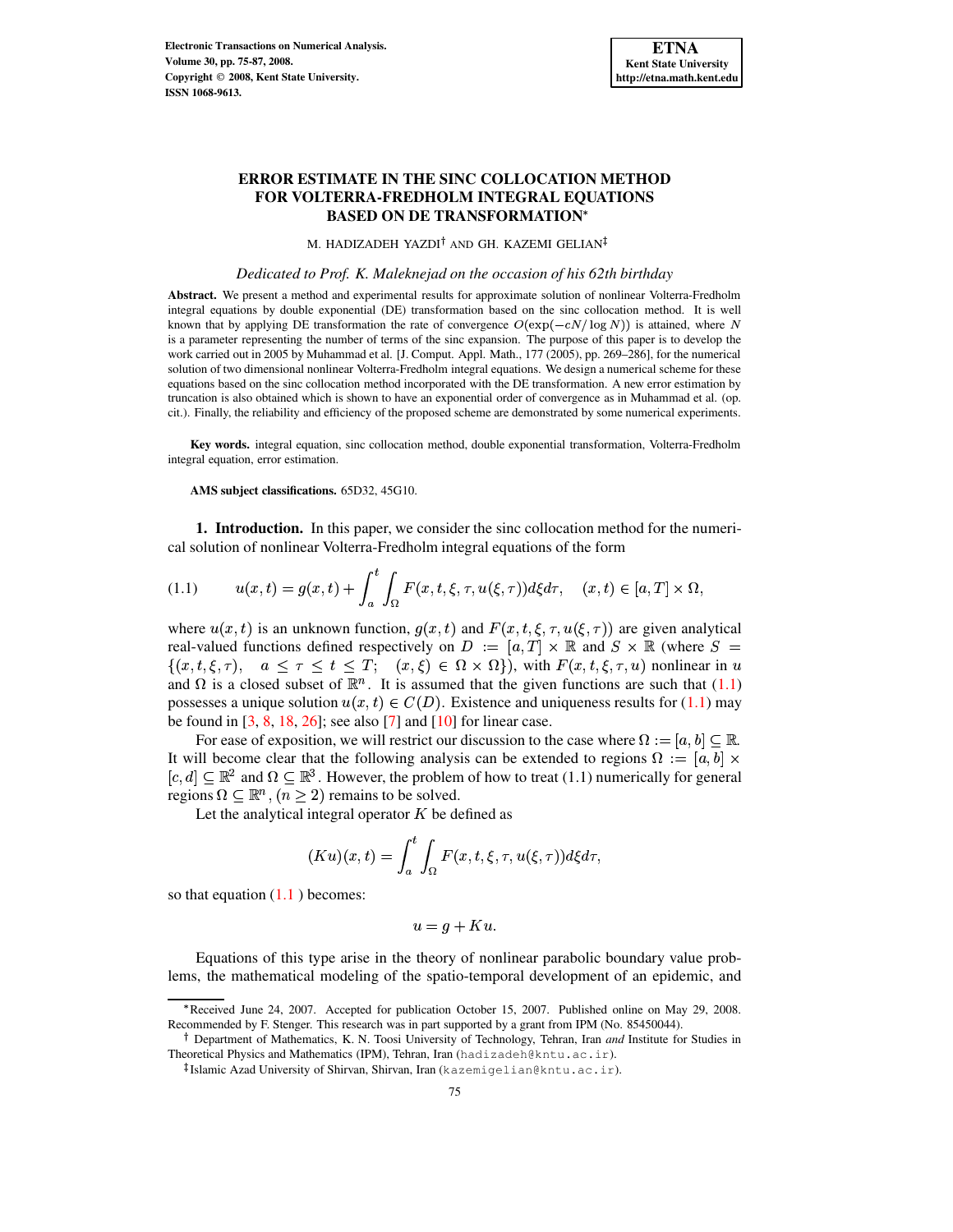various physical, mechanical, and biological problems; see [\[3,](#page-11-0) [26\]](#page-12-1) for details. During the last 15 years, significant progress has been made in numerical analysis of linear and nonlinear versions of  $(1.1)$ . For the linear case, some projection methods for numerical treatment of  $(1.1)$  are given in [\[4,](#page-11-4) [8,](#page-11-1) [10\]](#page-11-3). A Nyström type method is given by Hacia in [\[8\]](#page-11-1). Kauthen [\[10\]](#page-11-3) studied continuous-time collocation and time-discretization collocation methods, and he analyzed their global discrete convergence properties and local and global superconvergence properties. The results of Kauthen have been extended to nonlinear Volterra-Fredholm equations by Brunner  $[1]$ . Guoginag  $[5]$  considered the particular Trapezoidal Nyström method for  $(1.1)$  and gave the asymptotic error expansion. Also, Hadizadeh et al. [\[12\]](#page-11-7) introduced the Adomian decomposition method for  $(1.1)$  and gave a bound for the solution. Usually, the convergence rates of these methods are of polynomial order with respect to  $N$ , where  $N$ represents the number of terms of the expansion or the number of points of the quadratures.

On the other hand, in the last three decades a variety of numerical methods based on the sinc approximation have been developed. Stenger [\[19,](#page-12-2) [20\]](#page-12-3) and Lund and Bowers [\[11\]](#page-11-8) provide overviews of the methods based on the sinc function for solving ODEs, PDEs and IEs; see [\[14,](#page-12-4) [19,](#page-12-2) [24,](#page-12-5) [27,](#page-12-6) [28\]](#page-12-7). The main purpose of the present research is to consider the Double Exponential transformation in the sinc collocation method for Volterra-Fredholm integral equations. The Double Exponential formula (DE), which is a quadrature formula based on double exponential transformation was first proposed by Takahasi and Mori [\[25\]](#page-12-8) in 1974 for one dimensional numerical integration and is now recognized to be one of the most efficient quadrature formulas [\[13,](#page-12-9) [15\]](#page-12-10). The use of the DE transformation technique in the sinc method yields highly efficient numerical methods for interpolating, quadrature, approximation of transformations, differential and partial differential equations and integral equations. Here, we focus on using the DE transformation based on the sinc collocation method for approximate solution of nonlinear Volterra-Fredholm integral equations.

Recently, Muhammad and Mori [\[15\]](#page-12-10) established a method of indefinite numerical integration based on DE transformation incorporated into sinc expansion of the integrand which gives results with high efficiency. Muhammad et al. [\[14\]](#page-12-4) successfully applied the sinc collocation method based on the DE transformation to the numerical solution of one dimensional linear integral equations and found that the error bound is  $O(\exp(-cN/\log N))$ ,  $c > 0$ . We note that in the standard setup of the sinc numerical methods the errors are known to be  $O(\exp(-c\sqrt{N}))$  with some  $c>0$ , where N is the number of nodes or bases used in methods. According to Burchard and Höllig  $[2]$ , this convergence rate for analytic functions is optimal and much faster than that of polynomial order. However, as we pointed out, the errors in the sinc numerical methods based on DE transformation are  $O(\exp(-cN/\log N))$  with some  $c > 0$ , which is also meaningful both theoretically and practically. It has also been found that these error bounds are the best possible in a certain mathematical sense.

The purpose of the present research is to develop the work carried out by Muhammad et al. [\[14\]](#page-12-4) for the numerical solution of two dimensional nonlinear Volterra-Fredholm integral equations using the DE transformation based on the sinc collocation method. We shall provide an alternative strategy with respect to [\[14\]](#page-12-4) to show that the convergence rate is of exponential order. We also demonstrate the reliability and efficiency of the proposed scheme by some numerical experiments.

<span id="page-1-0"></span>The layout of the paper is as follows: In Section [2,](#page-1-0) we give basic definitions, assumptions and preliminaries of the sinc approximations and related topics. In Section [3,](#page-3-0) a sinc collocation method based on DE transformation is considered for numerical solution of nonlinear Volterra-Fredholm integral equations. In Section [4,](#page-5-0) we provide the order of convergence of the scheme using a new approach, and, finally, Section [5](#page-8-0) contains the details of our numerical implementation and some experimental results.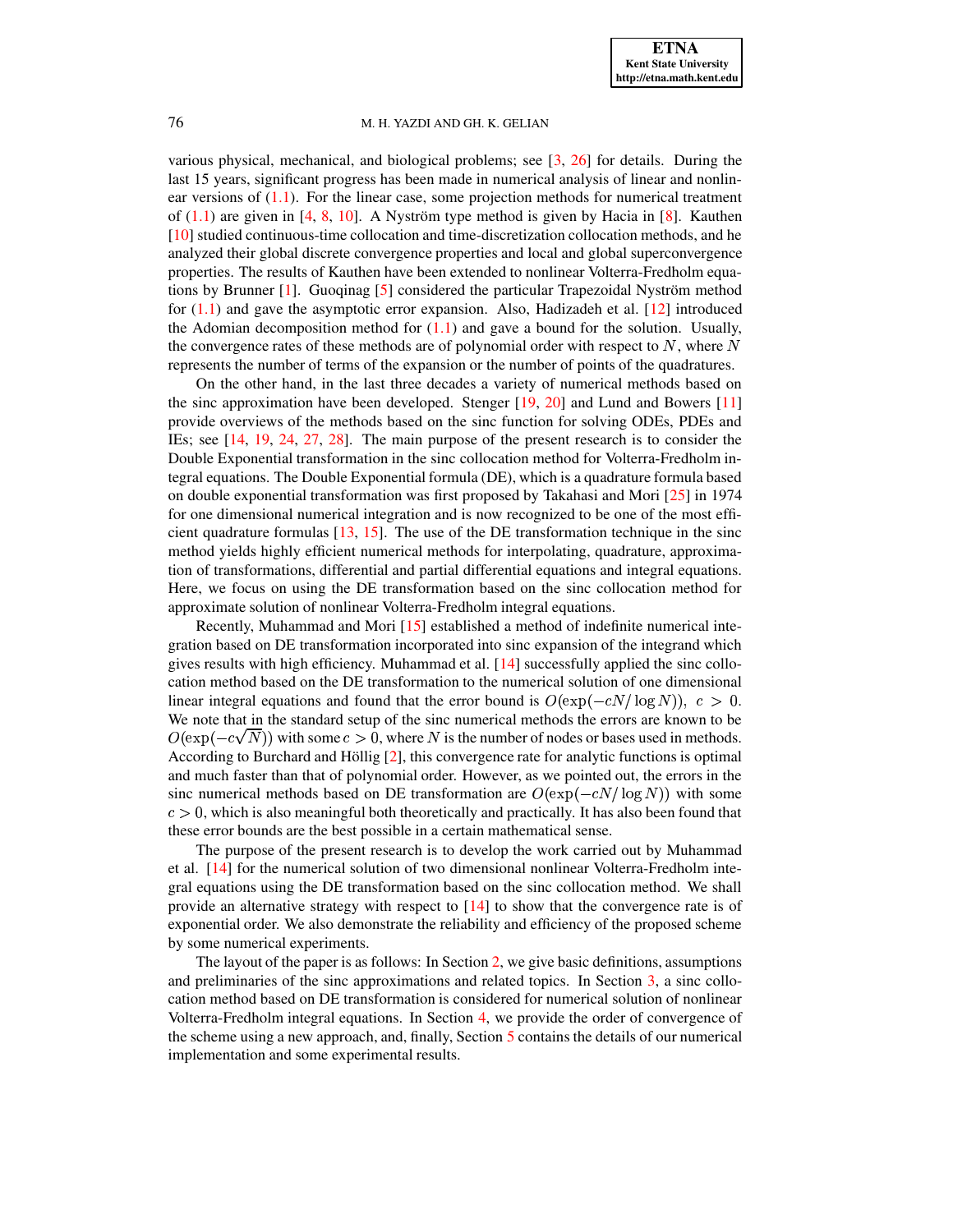|  |  | ERROR ESTIMATE IN THE SINC COLLOCATION METHOD |
|--|--|-----------------------------------------------|
|  |  |                                               |

2. Basic definitions and preliminaries. The goal of this section is to recall the notations and definitions of sinc functions from  $[14, 17]$ , which state some known results and

derive useful formulas that are important for other sections.

DEFINITION 2.1. The exponential integrals  $Ei(a, z)$  are defined for  $Re(z) > 0$  by

$$
Ei(a,z) = \int_1^\infty e^{-sz} z^a dz.
$$

This classical definition is extended by analytic continuation to the entire complex plane using,  $Ei(a, z) = z^{a-1}\Gamma(1 - a, z)$ , with the exception of the point 0 in the case of  $Ei(1, z)$ .

Now, let f be a function defined on  $\mathbb{R}$ , and  $h > 0$  is a step size, then the Whittaker Cardinal is defined by the series

$$
C(f,h)(x) = \sum_{j=-\infty}^{\infty} f(jh)S(j,h)(x),
$$

whenever this series converges, and

$$
S(j,h)(x)=\frac{\sin[\pi(x-jh)/h]}{\pi(x-jh)/h},
$$

is known as  $ith$  sinc function.

Throughout this paper, let  $d > 0$ , and  $\mathcal{D}_d$  denote the region  $\{z = x + iy, \quad |y| < d\}$  in the complex plan  $\mathbb C$  and  $\phi$  the conformal map of a simply connected domain  $\mathcal D$  in the complex domain onto  $\mathcal{D}_d$ , such that  $\phi(a) = -\infty$ ,  $\phi(b) = \infty$ , where a, b are boundary points of  $\mathcal{D}$ . Let  $\psi$  denote the inverse map of  $\phi$ , and let the arc  $\Gamma$ , with end points  $a, b(a, b \in \Gamma)$ , be given by  $\Gamma = \psi(-\infty, \infty)$ . For  $h > 0$ , let the points  $x_k$  on  $\Gamma$  be given by  $x_k = \psi(kh)$ ,  $k \in \mathbb{Z}$ .

Moreover, let  $H^1(\mathcal{D}_d)$  be the family of all functions g is analytic in  $\mathcal{D}_d$ , such that

$$
\mathcal{N}_1(g, \mathcal{D}_d) = \lim_{\epsilon \to 0} \int_{\partial \mathcal{D}_{d(\epsilon)}} |g(t)| |dt| < \infty,
$$
\n
$$
\mathcal{D}_{d(\epsilon)} = \left\{ t \in \mathbb{C}, \quad |\text{Re } t| < \frac{1}{\epsilon}, \quad |\text{Im } t| < d(1 - \epsilon) \right\}.
$$

We recall the following definitions from  $[14]$ , that will become instrumental in establishing our useful formulas.

<span id="page-2-0"></span>DEFINITION 2.2. A function g is said to decay double exponentially, if there exist constants  $\alpha$  and C, such that

$$
|g(t)| \le C \exp(-\alpha \exp|t|), \quad t \in (-\infty, \infty).
$$

Equivalently, a function q is said to decay double exponentially with respect to the conformal map  $\phi$ , if there exist positive constants  $\alpha$  and C such that

$$
|g(\phi(t))\phi'(t)| \le C \exp(-\alpha \exp|t|), \quad t \in (-\infty, \infty).
$$

Here, we suppose that  $K^{\alpha}_{\phi}(\mathcal{D}_d)$  denotes the family of functions g where  $g(\phi(t))\phi'(t)$  belongs to  $H^1(\mathcal{D}_d)$  and decays double exponentially with respect to  $\phi$ . If f belongs to  $K^{\alpha}_{\phi}(\mathcal{D}_d)$ with respect to  $\phi$ , then we have the following formulas for definite and indefinite integrals based on DE transformation which is given and fully discussed in  $[14, 15, 25]$ :

$$
\int_a^b f(x)dx = h \sum_{i=-N}^N f(\phi(ih)) \phi'(ih) + O\left(\exp(-\frac{2\pi dN}{\log(2\pi dN/\alpha)})\right),
$$

77

**ETNA Kent State University** http://etna.math.kent.edu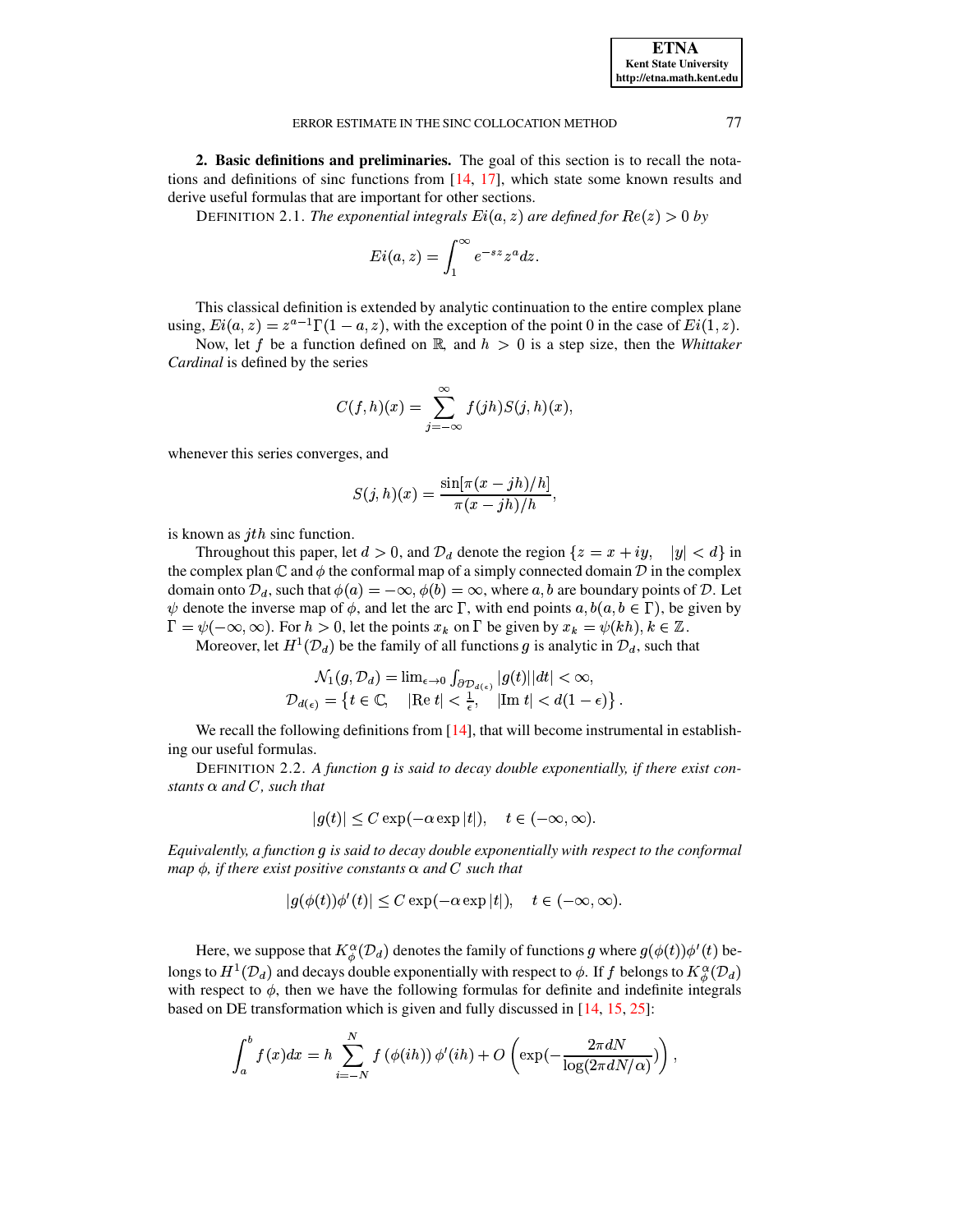and

$$
\int_{a}^{s} f(x)dx = h \sum_{i=-N}^{N} f(\phi(ih))\phi'(ih) \left(\frac{1}{2} + \frac{1}{\pi} Si\left(\frac{\pi\phi^{-1}(s)}{h} - i\pi\right)\right) + O\left(\frac{\log N}{N}\exp\left(-\frac{\pi dN}{\log(\pi dN/\alpha)}\right)\right),
$$

, where  $Si(t)$  is the Sine integral defined by

$$
Si(t) = \int_0^t \frac{\sin \tau}{\tau} d\tau,
$$

and we truncate the infinite summations at  $j = \pm N$  in such a way that N and the mesh size h satisfies  $h = \frac{1}{N} \log(2\pi dN/\alpha)$  or  $\frac{1}{N} \log(\pi dN/\alpha)$ , for definite or indefinite integrals, respectively.

Now, let  $\phi_j$ :  $\mathcal{D}_j \to \mathcal{D}_d$  be conformal maps of simply connected domains  $\mathcal{D}_j$  in the complex domain onto  $\mathcal{D}_d$  and  $\psi_j = \phi_j^{-1}$ ,  $(j = 1, 2)$ . If  $f(x, y)$  is double exponentially with respect to conformal maps  $\phi_1$  and  $\phi_2$ , respectively, then we can expand  $f(x, y)$  in terms of the following sinc cardinal series,

$$
f(\phi_1(t), \phi_2(s)) \phi_1'(t) \phi_2'(s) = \sum_{i=-\infty}^{\infty} \sum_{j=-\infty}^{\infty} f(\phi_1(ih), \phi_2(jl)) \phi_1'(ih) \phi_2'(jl)
$$

$$
\times \operatorname{sinc}(\frac{t}{h} - i) \operatorname{sinc}(\frac{s}{l} - j) + e(t, s, h, l, d),
$$

where  $e(t, s, h, l, d)$  is the remainder term which follows from applying the sinc cardinal series for the function  $f(x, y)$  which depends on variables s, t and mesh sizes h and l correspounding to variables  $x, y$  and the parameter d as the width of region  $\mathcal{D}_d$ . By taking the integral of the above expression with respect to  $x$  and  $y$ , respectively, we have

<span id="page-3-1"></span>
$$
\int_{a}^{x} \int_{c}^{d} f(x, y) dx dy = \int_{-\infty}^{\phi_{1}^{-1}(x)} \int_{-\infty}^{\infty} f(\phi_{1}(t), \phi_{2}(s)) \phi_{1}'(t) \phi_{2}'(s) dt ds.
$$

Carrying out term-wise integration, it follows that

(2.1)  
\n
$$
\int_a^x \int_c^d f(x, y) dx dy =
$$
\n
$$
h l \sum_{i=-\infty}^{\infty} \sum_{j=-\infty}^{\infty} f(\phi_1(ih), \phi_2(jl)) \phi_1'(ih) \phi_2'(jl) (\frac{1}{2} + \frac{1}{\pi} \operatorname{Si} (\frac{\pi \phi_1^{-1}(x)}{l} - j\pi))
$$
\n
$$
+ O\left(\exp(\frac{-2\pi d}{h})\right) + O\left(l \exp(\frac{-\pi d}{l})\right).
$$

<span id="page-3-0"></span>3. The numerical analysis of the method. In this section, we derive formulas for numerical solution of nonlinear Volterra-Fredholm integral equations of mixed type  $(1.1)$ . Without loss of generality and owing to the large variety of kernels and nonlinearities that occur in practice, we assume that in  $(1.1)$ 

$$
F(x, t, \xi, \tau, 0) = 0,
$$
  

$$
F(x, t, \xi, \tau, u(\xi, \tau)) = k(x, t, \xi, \tau)H(\xi, \tau, u(\xi, \tau)).
$$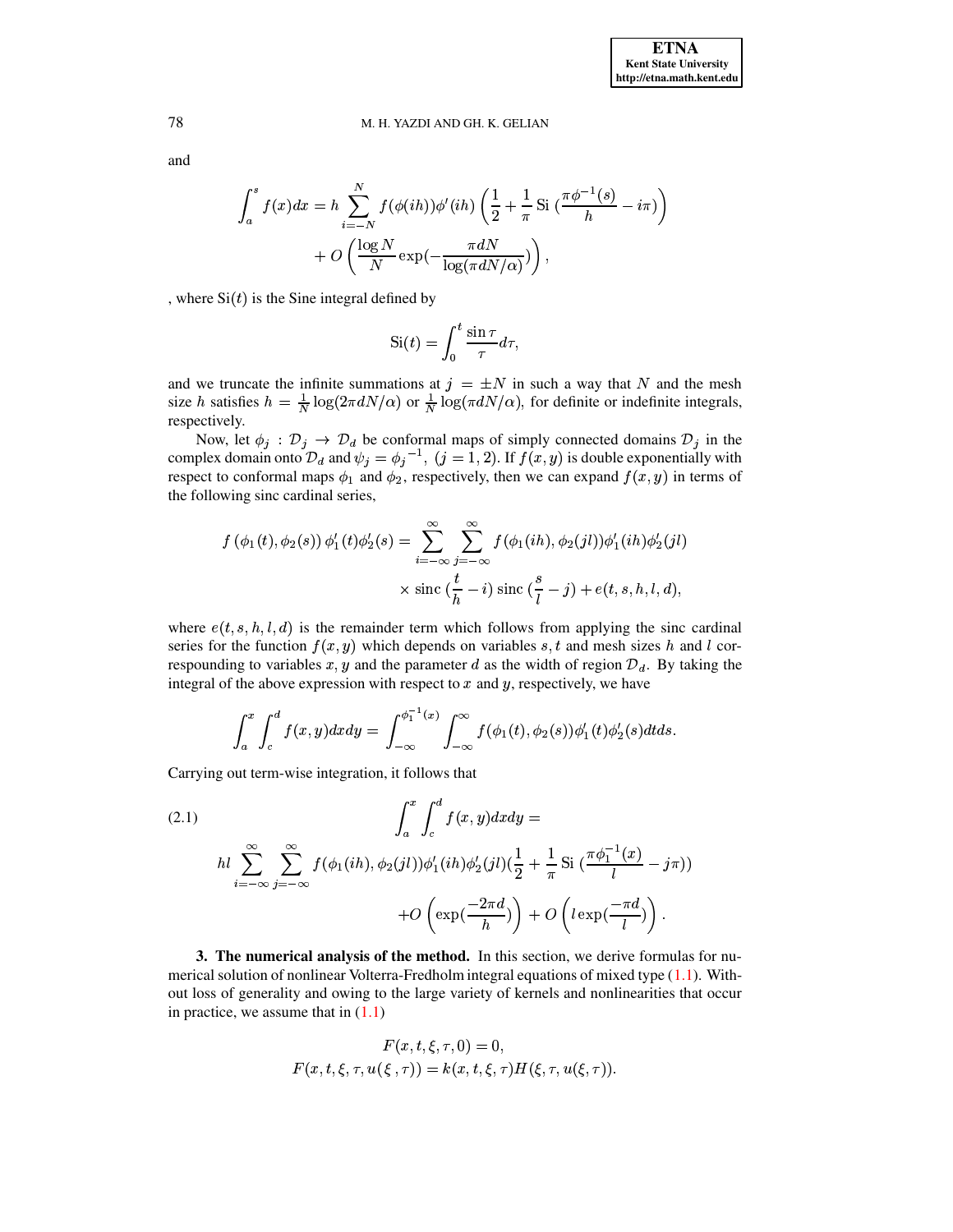#### ERROR ESTIMATE IN THE SINC COLLOCATION METHOD

This situation arises naturally in many applied problems, e.g., some concrete models in the area of reaction diffusion equations, physical and biological problems; see  $[1, 3, 18]$ . Note that for ease of exposition here we will restrict our discussion to the case where  $\Omega$  is an interval, e.g.,  $\Omega := [b, c] \subseteq \mathbb{R}$ . It will become clear that the following analysis can be extended to regions  $\Omega \subseteq \mathbb{R}^2$  and  $\Omega \subseteq \mathbb{R}^3$ . However, the problem of how to treat (1.1) numerically for general regions  $\Omega \subseteq \mathbb{R}^n$ ,  $(n \ge 2)$  will become much more complicated and remains to be solved.

<span id="page-4-0"></span>So, the main equation converts to the equation

(3.1) 
$$
u(x,t) = g(x,t) + \int_a^t \int_b^c k(x,t,\xi,\tau)H(\xi,\tau,u(\xi,\tau))d\xi d\tau
$$

where  $u(x, t)$  is an unknown function,  $g(x, t)$ ,  $k(x, t, \xi, \tau)$  and  $H(\xi, \tau, u(\xi, \tau))$  are given analytic real-valued functions defined respectively on regions  $D := [b, c] \times [a, T]$ ,  $S := \{(x, t, \xi, \tau) : b \leq x, \xi \leq c; a \leq \tau \leq t \leq T\}$  and  $D \times \mathbb{R}$  with  $H(\xi, \tau, u)$  nonlinear in u and are such that (3.1) possesses a unique solution  $u(x,t) \in C(D)$ . Furthermore, we assume that the nonlinear function  $H$  is bounded which satisfies the generalized Lipschitz condition with constant L.

Applying  $(2.1)$  to the function k in  $(3.1)$  gives

$$
\int_{a}^{t} \int_{b}^{c} k(x, t, \xi, \tau) H(\xi, \tau, u(\xi, \tau)) d\xi d\tau \approx
$$
  

$$
hl \sum_{i=-N}^{N} \sum_{j=-M}^{M} k(x, t, \varepsilon_i, \zeta_j) \phi_1'(ih) \phi_2'(jl) \left(\frac{1}{2} + \frac{1}{\pi} \operatorname{Si}\left(\frac{\pi \phi_1^{-1}(x)}{l} - j\pi\right)\right) H(\varepsilon_i, \zeta_j, u_{ij}),
$$

where  $u_{ij}$  denotes an approximate value of  $u(x_i, t_j)$  and

$$
\xi = \phi_1(\eta) = \frac{T-a}{2} \tanh(\frac{\pi}{2} \sinh \eta) + \frac{T+a}{2},
$$
  
\n
$$
\tau = \phi_1(\theta) = \frac{T-a}{2} \tanh(\frac{\pi}{2} \sinh \theta) + \frac{T+a}{2},
$$
  
\n
$$
x = \phi_1(\xi), \quad -\infty \le \xi \le \infty,
$$
  
\n
$$
t = \phi_2(\tau), \quad -\infty \le \tau \le \phi_2^{-1}(x),
$$
  
\n
$$
\varepsilon_i = \phi_1(ih), \quad i = -N, \dots, N,
$$
  
\n
$$
\zeta_j = \phi_2(jl), \quad j = -M, \dots, M.
$$

Note that the points  $x_i = \phi_1(ih), t_j = \phi_2(jl), i = -N, \dots, N, j = -M, \dots, M$ , are the sinc points. If we replace the second term on the right hand side of  $(3.1)$ , with above relation we have

$$
u(x,t) - hl \sum_{i=-N}^{N} \sum_{j=-M}^{M} k(x,t,\varepsilon_i,\zeta_j) \phi_1'(ih) \phi_2'(jl)
$$
  
 
$$
\times \left(\frac{1}{2} + \frac{1}{\pi} \operatorname{Si}\left(\frac{\pi \phi_1^{-1}(x)}{l} - j\pi\right)\right) H(\varepsilon_i,\zeta_j, u_{ij}) \approx g(x,y).
$$

The dimension of this nonlinear system is  $(2N + 1)(2M + 1)$  and there are  $(2N + 1)(2M + 1)$  unknowns  $u_{ij}, i = -N, ..., N, j = -M, ..., M$  to be determined, so we can apply the collocation sinc points  $x_k = \phi_1(kh)$ ,  $t_p = \phi_2(pl)$ ,  $k = -N, ..., N$ ,  $p = -M, ..., M$ . Following [14, p. 274], note that due to this choice of points, the first term,  $\frac{\pi \phi_1^{-1}(x)}{l}$  in argument of Si, reduces to  $\frac{\pi \phi_1^{-1}(x_k)}{l} = \pi k$ .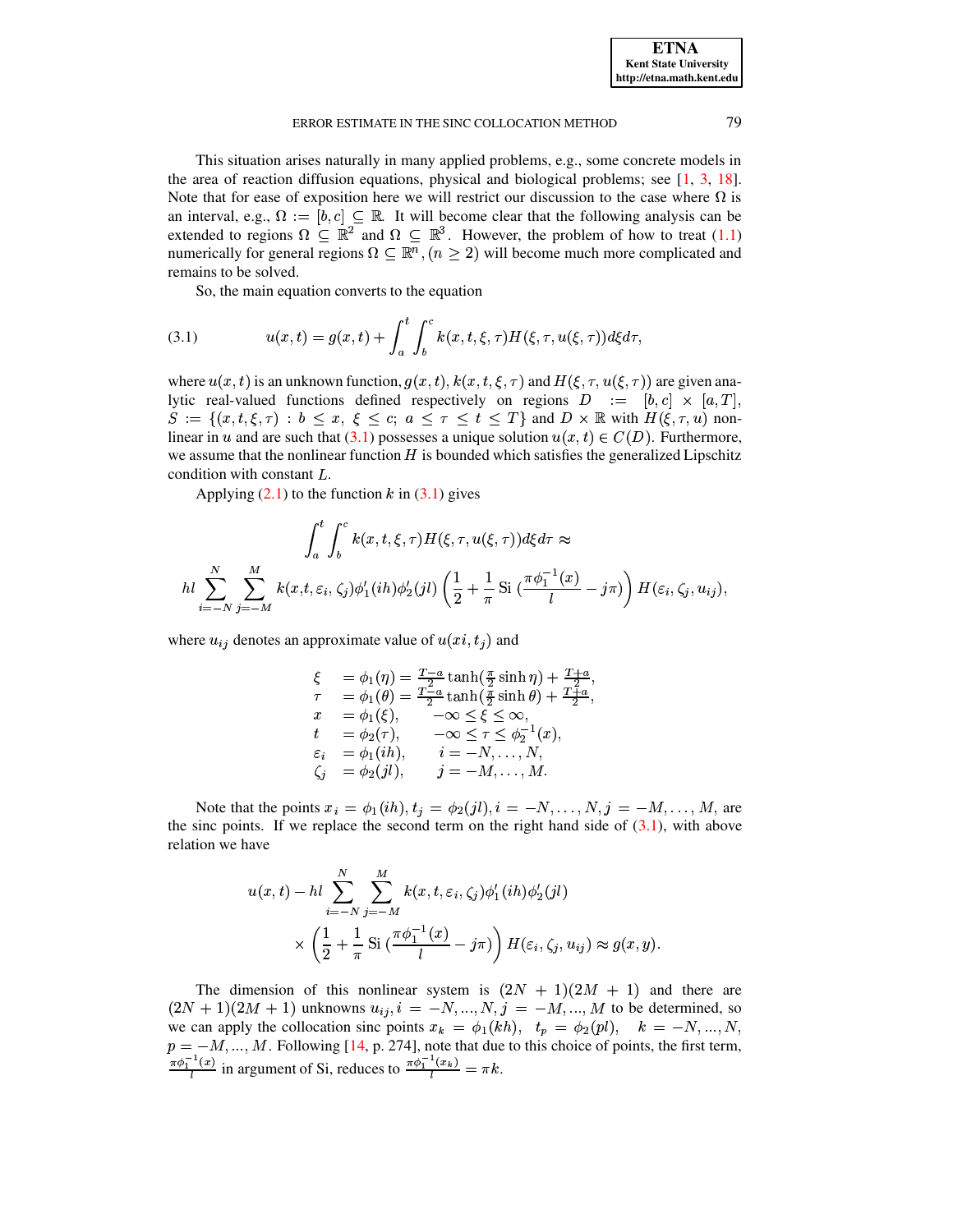Substituting  $x_k$  into x and  $t_p$  into t in above expression and collocating it, we have the following system of  $(2N+1)(2M+1)$  nonlinear equations with  $(2N+1)(2M+1)$  unknowns  $u_{ij}$ 

$$
u_{nm} - hl \sum_{i=-N}^{N} \sum_{j=-M}^{M} k(x_n, t_m, \xi_i, \tau_j) \phi_1'(ih) \phi_2'(jl)
$$
  
 
$$
\times \left(\frac{1}{2} + \frac{1}{\pi} Si(\frac{\pi \phi_1^{-1}(x)}{l} - j\pi)\right) H(\varepsilon_i, \zeta_j, u_{ij}) = g(x_m, t_n),
$$
  
\n
$$
n = -N, ..., N; \quad m = -M, ..., M.
$$

Solving the above nonlinear system of equations, we obtain  $u_{ij}$  which is an approximate solution of  $u(x_i, t_i)$  at sinc points  $x_i, t_i$ . However, here due to analytic behavior and nonsingularity of the kernels and functions of the equation, we may be obtain the approximate solution of the nonlinear system using any mathematical software, e.g., Maple $^{\circledR}$ ; see test problems in Section 5. Furthermore, in order to get an approximate value of  $u(x, t)$  at an arbitrary points  $x, t$ , we may have to approximate the integral by suitable quadrature. If this is done by interpolatory quadrature formulas with abscissas given by the collocation points, we have

<span id="page-5-1"></span>
$$
(3.2) \ u_{NM}(x,t) = g(x,t) + hl \sum_{i=-N}^{N} \sum_{j=-M}^{M} k(x,t,\xi_i,\tau_j) \phi_1'(ih) \phi_2'(jl) \eta_{i,j} H(\xi_i,\tau_j,u_{ij}),
$$

where

$$
\eta_{l,j}=(\frac{1}{2}+\frac{1}{\pi}Si(\frac{\pi\phi_{1}^{-1}(x)}{l}-j\pi))
$$

<span id="page-5-0"></span>4. Error analysis. In this section, we derive the error estimation for two-dimensional nonlinear integral equations of mixed type. In order to estimate the error, we used the supremum norm error between the numerical approximation  $u_{ij}$  and the exact solution  $u(x_i, t_j)$  at the sinc grid points, which is determined and reported as

$$
||u|| = \sup_{ij} |u_{ij} - u(x_i, t_j)|.
$$

Let  $u_{NM}(x, y)$  and  $u(x, y)$  be the approximate and exact solution of (3.1), respectively, given by (3.2). Also, suppose that  $k(.,.,s,.), k(.,.,.,t)$  belong to  $K^{\alpha}_{\phi_1}(\mathcal{D}_d)$  and  $K^{\alpha}_{\phi_2}(\mathcal{D}_d)$ uniformly for all s, t, and that  $u(\phi_1(t), \phi_2(s))$  is analytic and bounded on  $\mathcal{D}_d$ .

First, we prove a lemma giving an upper bound for a DE transformation.

<span id="page-5-2"></span>LEMMA 4.1. The function  $\phi_1$  which is defined as a DE transformation satisfies the following relation:

$$
\sum_{|i|>N} |\phi_1'(ih)| \le \frac{2 \exp(-\alpha \exp(hN))}{\alpha h \exp(hN)},
$$

where  $\alpha$  is a constant, N is a parameter representing the number of terms of the sinc expansion and  $h = \frac{1}{N} \log(2\pi dN/\alpha)$ .

*Proof.* It is not difficult to show that for a sufficiently small values  $\epsilon > 0$ 

$$
|\phi_1'(t)| = \frac{(b-a)}{2} \frac{\frac{\pi}{2} \cosh t}{\cosh^2(\frac{\pi}{2} \sinh t)} = O\left(\exp(-\frac{\pi(1-\epsilon)}{2} \exp t)\right)
$$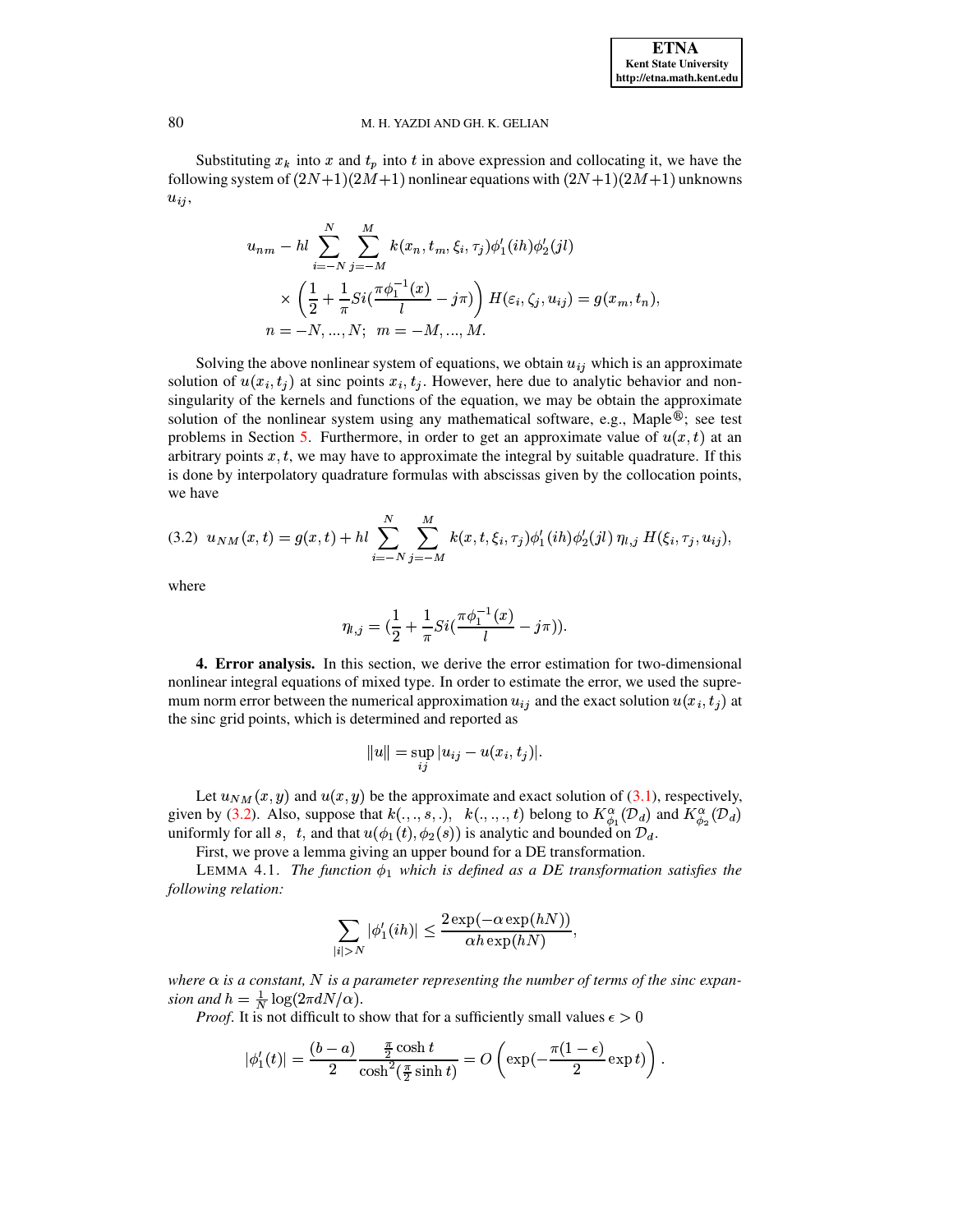Let 
$$
\alpha = \frac{\pi(1-\epsilon)}{2}
$$
, so we have

$$
\sum_{|i|>N} |\phi_1'(ih)| \le 2 \sum_{i=N+1}^{\infty} |\phi_1'(ih)|,
$$
  
\n
$$
\le 2 \int_{N}^{\infty} \exp(-\alpha \exp(hx)) dx,
$$
  
\n
$$
\le \frac{2}{\alpha h \exp(hN)} \int_{N}^{\infty} \alpha h \exp(hx) \exp(-\alpha \exp(hx)) dx,
$$
  
\n
$$
= \frac{2 \exp(-\alpha \exp(hN))}{\alpha h \exp(hN)}.
$$

Note that, for evaluating (2.1) we need to truncate the infinite summations at some  $i =$  $\pm N$  and  $i = \pm M$ . As we have pointed out, the discretization error due to the replacement of the integral with the first infinite summation is approximately equal to  $\exp(-2\pi d/N)$ , while the truncation error due to the truncation of the first infinite summation from the Definition 2.2 is approximately equal to  $\exp(-\alpha \exp Nh)$ . This leads to  $h = \frac{1}{N} \log(2\pi dN/\alpha)$ .  $\Box$ 

As a consequence of this lemma, we have the following corollary.

COROLLARY 4.2. Let  $l = \frac{1}{M} \log(\pi dM/\alpha)$ , where  $\alpha$  is a constant and M is a parameter representing the number of terms of the sinc expansion. Then the function  $\phi_2$  which is defined as a DE transformation satisfies the following relation:

$$
\sum_{|j|>M} |\phi_2'(jl)| \le \frac{\exp(-\alpha \exp(lM))}{\alpha l \exp(lM)}
$$

*Proof.* We refrain from going into details. For evaluating the second infinite summation in (2.1) at some  $j = \pm M$ , we must truncate the summation the same as in the first summation. Using a similar procedure as outlined in Lemma 4.1, we obtain the result.  $\square$ 

From the mentioned lemma and corollary, we can estimate the error with a different approach with to respect to  $[14]$  and obtain the exponential order of convergence in error estimation. The result is summarized as follows.

THEOREM 4.3. Consider the Volterra-Fredholm integral equation  $(3.1)$  and suppose that the hypothesis for the kernel  $k$  and functions  $H$  and  $u$  at the beginning of the previous section holds. Then the sinc collocation approximation error  $u(x,t)$  based on DE transformation satisfies

$$
||u - u_{NM}|| = O\left(\frac{\exp(-cN)}{\log(N)} + \frac{\exp(-c'M)}{\log(M)}\right),\,
$$

where the constants  $c$  and  $c'$  are independent of  $N$  and  $M$ .

Proof. Let us set

$$
||u(x,y) - u_{NM}(x,y)|| =
$$
  

$$
|| \int_{a}^{x} \int_{b}^{c} k(x,y,s,t)H(s,t,u(s,t))dsdt - hl \sum_{i=-N}^{N} \sum_{j=-M}^{M} k_{x,y,\phi_{1},\phi_{2}} \eta_{l,j} H(\phi_{1}(ih), \phi_{2}(jl), u_{ij})||
$$
  

$$
\leq A + B + C + D,
$$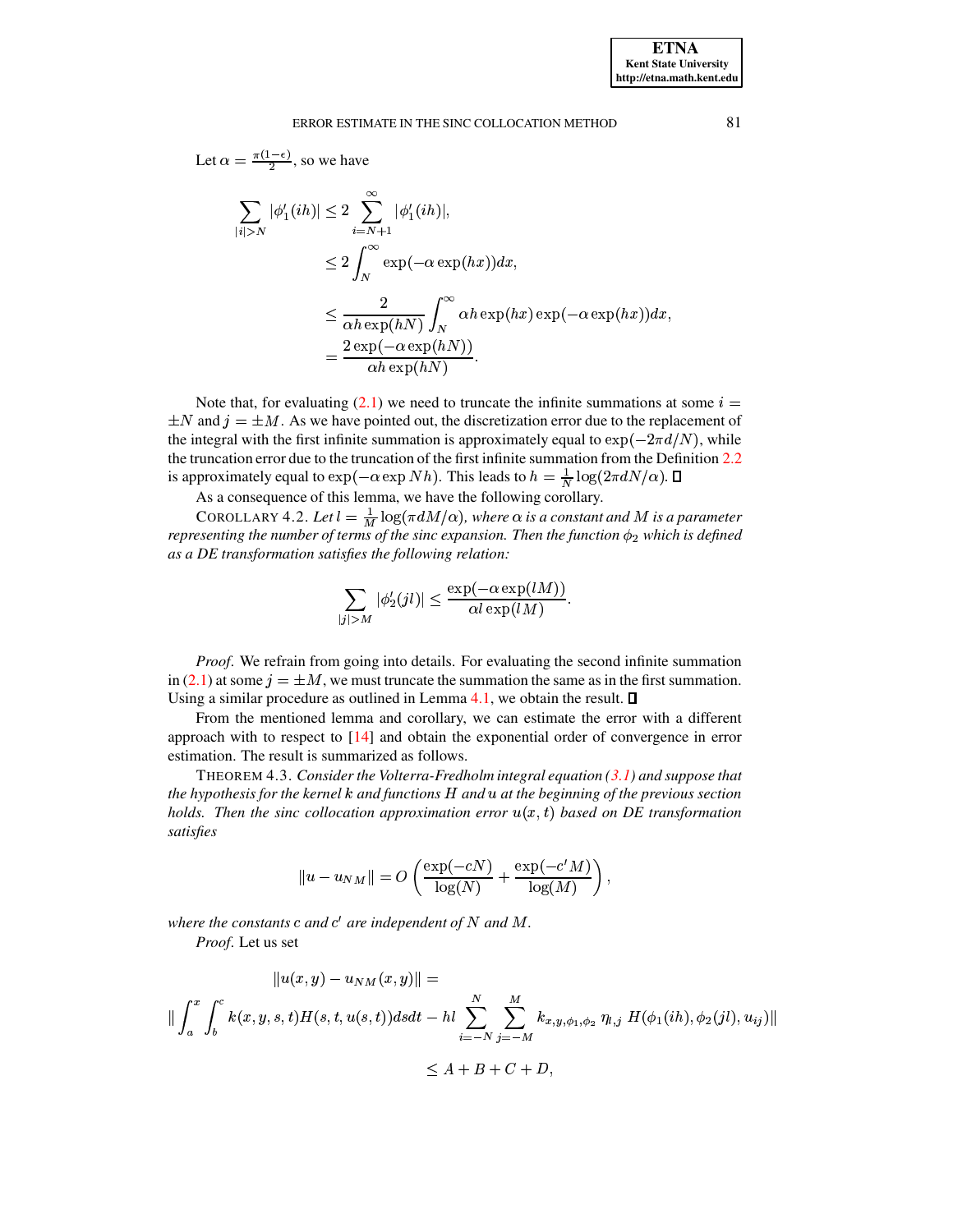where

$$
A = \|\sum_{i=-\infty}^{\infty} \sum_{|j| < M} k_{x,y,\phi_1,\phi_2} \eta_{l,j}\|,
$$
  
\n
$$
B = \|\sum_{|i| < N} \sum_{j=-\infty}^{\infty} k_{x,y,\phi_1,\phi_2} \eta_{l,j}\|,
$$
  
\n
$$
C = \|\sum_{|i| < N} \sum_{|j| < M} k_{x,y,\phi_1,\phi_2} \eta_{l,j} - H(\phi_1(ih), \phi_2(jl), u_{ij})\|,
$$
  
\n
$$
D = \|\sum_{|i| > N} \sum_{|j| > M} k_{x,y,\phi_1,\phi_2} \eta_{l,j}\|,
$$

and

$$
k_{x,y,\phi_1,\phi_2}=k(x,y,\phi_1(ih),\phi_2(jl))\phi_1'(ih)\phi_2'(jl)\ H(\phi_1(ih),\phi_2(jl),u(\phi_1(ih),\phi_2(jl))),
$$

with  $\eta_{l,j}$  defined in (3.2).

Now, for each term of the above expression we can find an upper bound. Due to the conditions on the kernel and transformation, we have for each  $i$ 

$$
\sum_{j|
$$

Using Lemma  $4.1$ , for the first term of the decomposition we get

$$
A = L_1 \sum_{i=-\infty}^{\infty} |\phi'_1(ih)| < L_1 \frac{2 \exp(-\alpha \exp(hN))}{\alpha h \exp(hN)},
$$

and similarly, according to what we have done, the upper bound for the second term is

$$
B=L_2\sum_{j=-\infty}^\infty|\phi_2'(jl)|
$$

For the third term by definition of reported norm and assumptions of the function  $H$ , it follows that

$$
C = \sum_{|i| < N} \sum_{|j| < M} \|k_{x,y,\phi_1,\phi_2} \eta_{l,j} - H(\phi_1(ih), \phi_2(jl), u_{ij})\| < (2N+1)L_3 \ L \ \|u\|,
$$

where for each i

$$
L_3 = \sum_{|j| < M} \|k_{x,y,\phi_1,\phi_2} \; \eta_{l,j} \| / \|H\|.
$$

Finally, for the last term, using the assumptions on the kernel and the definition of double exponential transformation which is given in the beginning of Section 2, we have

$$
||k(x, y, \phi_1(ih), \phi_2(jl))\phi'_1(ih)|| < c \exp(-\alpha \exp(ih)),
$$
  

$$
||k(x, y, \phi_1(ih), \phi_2(jl))\phi'_2(jl)|| < c \exp(-\alpha \exp(jl)).
$$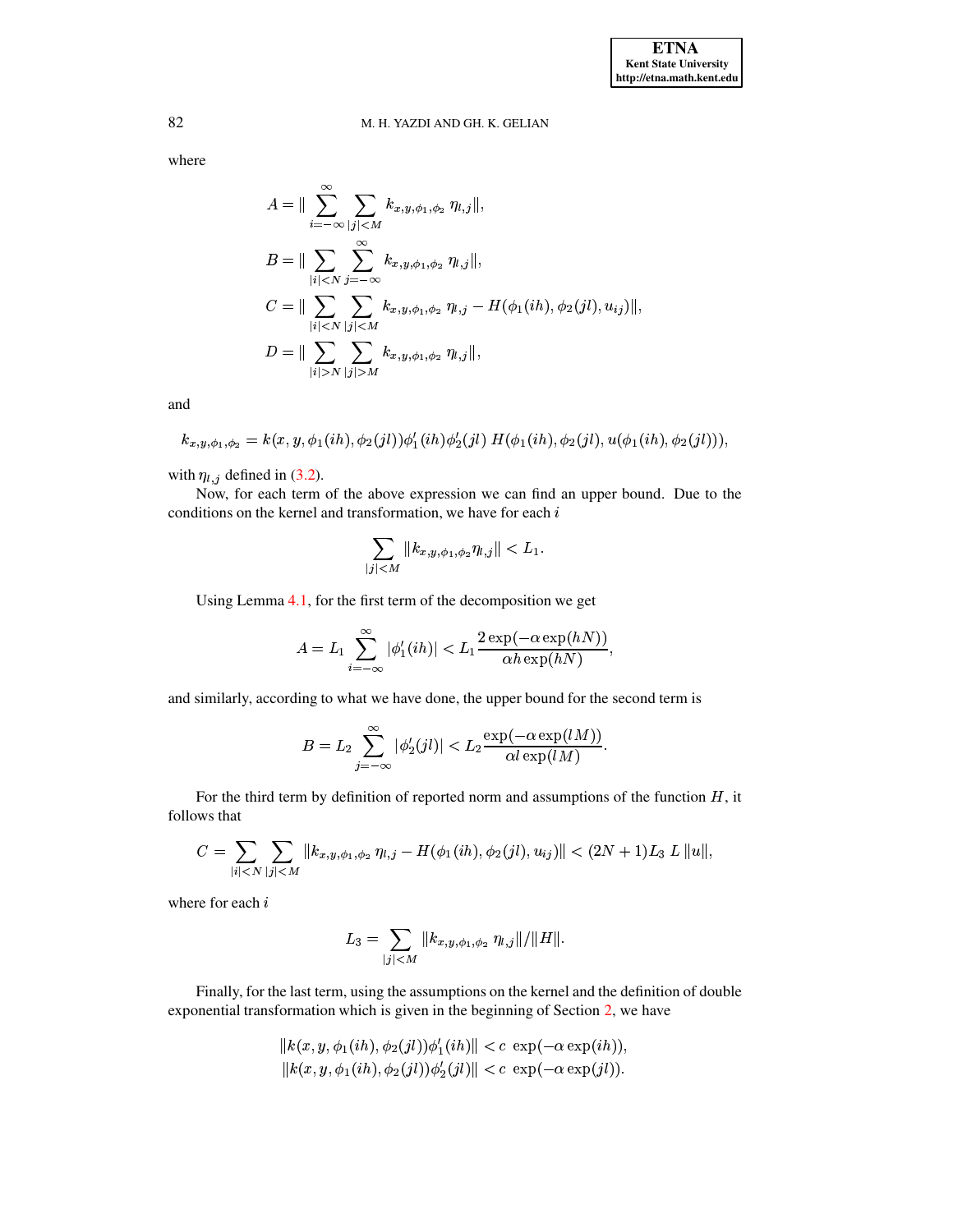So, we can write

$$
D = \sum_{|i|>N} \sum_{|j|>M} ||k(x, y, \phi_1(ih), \phi_2(jl))\phi'_1(ih)\phi'_2(jl)||
$$
  

$$
< \int_{R_+} \int_{R_+} c' \exp(-\alpha \exp(hx)) \exp(-\alpha \exp(ly)) dx dy
$$
  

$$
< c' \int_{R_+} \exp(-\alpha \exp(hx)) dx \int_{R_+} \exp(-\alpha \exp(ly)) dy
$$
  

$$
< c' \operatorname{Fi}(1, \alpha e^{hx}) \operatorname{Fi}(1, \alpha e^{ly})
$$

where  $c' = \frac{c^2}{h^l} L_4$ ,  $L_4 = \sup_{ij} |H(\phi_1(ih), \phi_2(lj), u(\phi_1(jh), \phi_2(il)) \eta_{h,j}|$ .<br>Finally, by considering the errors occuring above, we have

$$
||u(x,y) - u_{NM}(x,y)|| \le L_1 \left[ \frac{2 \exp(-\alpha \exp(hN))}{\alpha h \exp(hN)} \right] + L_2 \left[ \frac{\exp(-\alpha \exp(lM))}{\alpha l \exp(lM)} \right] + (2N+1)L_3 L ||u|| + c'Ei(1, \alpha e^{hx})Ei(1, \alpha e^{ly}).
$$

<span id="page-8-0"></span>Observing now that  $hN = \log(2\pi dN/\alpha)$  and  $lM = \log(\pi dM/\alpha)$ , we obtain the estimate stated in the theorem.  $\square$ 

<span id="page-8-1"></span>**5. Numerical experiments.** In this section, the theoretical results of the previous sections are illustrated by means of some numerical examples. We consider the following two test problems.

EXAMPLE 5.1. Consider the following nonlinear Volterra-Fredholm integral equation,

$$
u(x,y) = f(x,y) + \int_0^x \int_0^1 G(x,y,s,t) \sin u(s,t) ds dt, \qquad (x,y) \in [0,1] \times [0,1],
$$

where  $G(x, y, s, t) = xy(s + t)$  and  $f(x, y) = -y(x^2 - \sin x - x \sin x)$ . The exact solution of this problem is  $u(x, y) = xy$ .

<span id="page-8-2"></span>EXAMPLE 5.2. (From  $[1]$  and  $[5]$ .)

$$
u(x,y) = f(x,y) + \int_0^y \int_0^1 G(x,y,s,t)(1 - e^{-u(s,t)})dsdt, \quad (x,y) \in [0,1] \times [0,1],
$$

where  $G(x, y, s, t) = \frac{x(1-s^2)}{(1+y)(1+t^2)}$  and  $f(x, y) = -\log\left(1 + \frac{xy}{1+y^2}\right) + \frac{xy^2}{8(1+y)(1+y^2)}$ , with the exact solution  $u(x, y) = -\log\left(1 + \frac{xy}{1+y^2}\right)$ .<br>Here, since  $a = 0, T = 1, b = 0, c = 1$ , we employed

$$
x = \phi_1(t) = \frac{1}{2} \tanh(\frac{\pi}{2} \sinh t) + \frac{1}{2}, \qquad x_i = \phi_1(ih),
$$
  

$$
y = \phi_2(s) = \frac{1}{2} \tanh(\frac{\pi}{2} \sinh s) + \frac{1}{2}, \qquad y_j = \phi_2(jl).
$$

Calculations were carried out in double precision arithmetic with Maple® software. In order to compare the efficiency of the procedure and observe the convergence behavior, we used  $N = M = 3$  for the number of function evaluations and set the step size  $h = l$  by  $h = l = 2^{-k}, k = 2, 4, \ldots$ 

The maximum absolute errors are given in Tables 5.1 and 5.2 for Examples 5.1 and 5.2, respectively, and Figures 5.2 and 5.4 show the behavior rate of convergence. Our numerical results confirm the results obtained by Brunner [1] and Guogiang [5]. However, due to the fact that the convergence rate here is based on the double exponential transformation, it is much faster than that of polynomial order of any expansion scheme such as [1] and [5].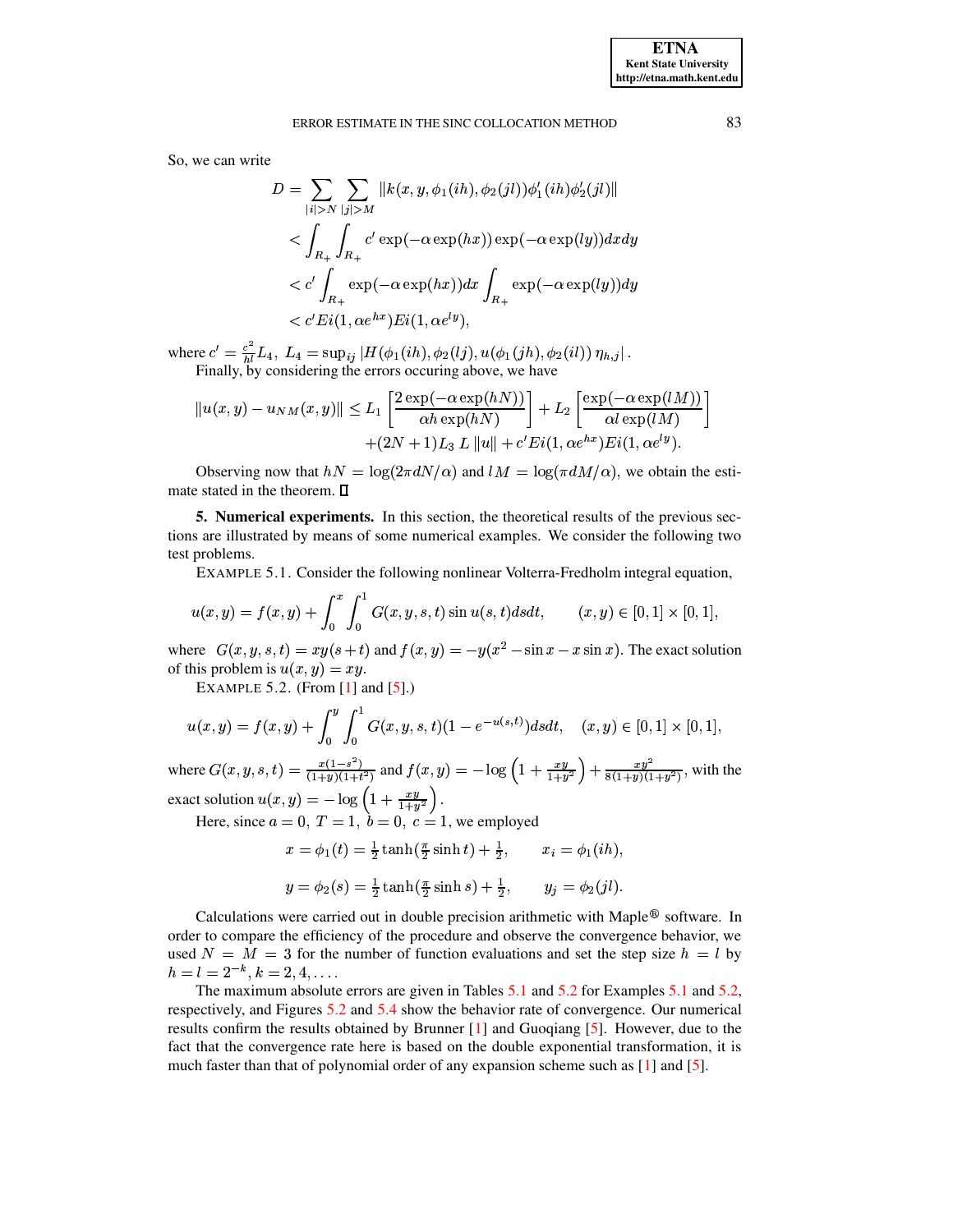TABLE 5.1 *Max-Error for Example [5.1.](#page-8-1)*

<span id="page-9-0"></span>

| k.                          | $h=l$        | Max-Error       |
|-----------------------------|--------------|-----------------|
| $\mathcal{D}_{\mathcal{L}}$ | 2.500000E-01 | 1.470588E-03    |
| 4                           | 6.250000E-02 | 6.703078E-04    |
| 8                           | 3.906250E-03 | 2.485672E-06    |
| 10                          | 9.765625E-04 | 8.412087E-08    |
| 13                          | 1.220703E-04 | 4.907670E-11    |
| 16                          | 1.525879E-05 | $-7.672500E-13$ |
| 17                          | 7.629395E-06 | $-1.498800E-15$ |



FIG. 5.1. *The exact (left) and approximate (right) solution of Example [5.1.](#page-8-1)*



<span id="page-9-1"></span>FIG. 5.2. *Rate of convergence of the scheme for Example [5.1.](#page-8-1)*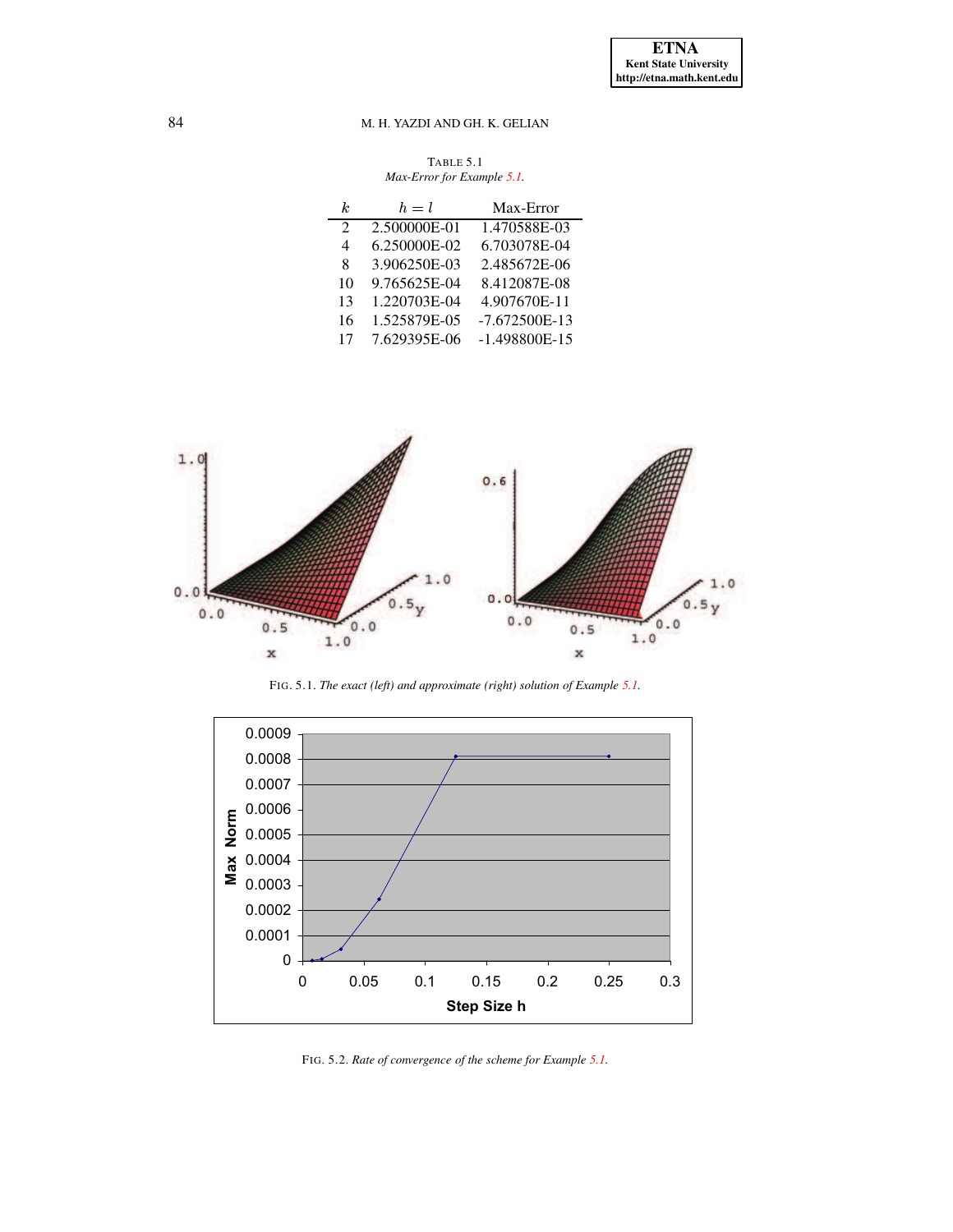# ERROR ESTIMATE IN THE SINC COLLOCATION METHOD 85

| TABLE 5.2                  |  |
|----------------------------|--|
| Max-Error for Example 5.2. |  |

<span id="page-10-0"></span>

| k.                          | $h=l$        | Max-Error    |
|-----------------------------|--------------|--------------|
| $\mathcal{D}_{\mathcal{L}}$ | 2.500000E-01 | 8.112627E-04 |
| 4                           | 6.250000E-02 | 2.441878E-04 |
| 8                           | 3.906250E-03 | 9.571530E-08 |
| 10                          | 9.765625E-04 | 1.003290E-09 |
| 13                          | 1.220703E-04 | 7.690000E-13 |
| 14                          | 6.103516E-05 | 6.630000E-14 |
| 17                          | 7.629395E-06 | 3.000000E-17 |



FIG. 5.3. *The exact (left) and approximate (right) solution of Example [5.2.](#page-8-2)*



<span id="page-10-1"></span>FIG. 5.4. *Rate of convergence of the scheme for Example [5.2.](#page-8-2)*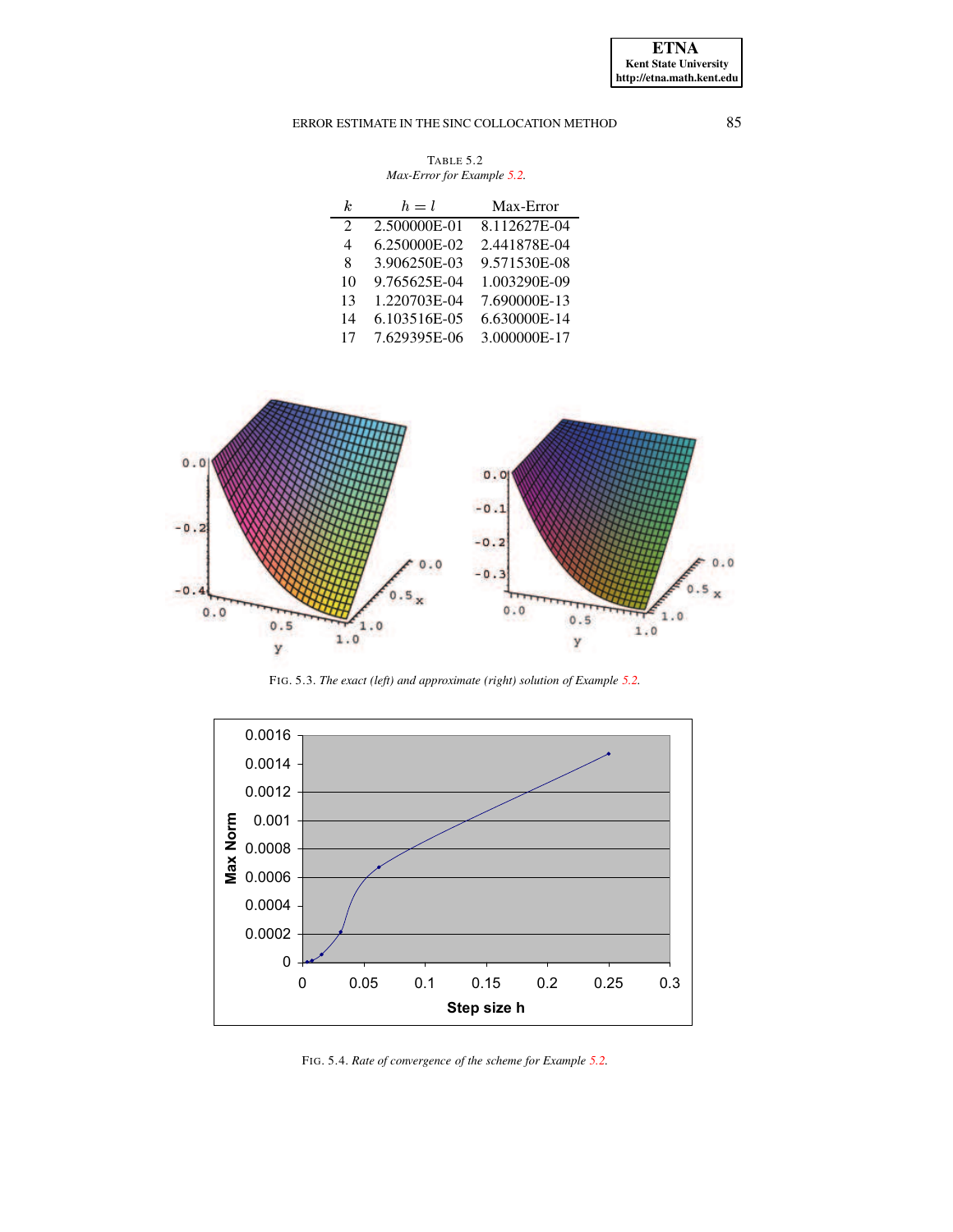

FIG. 5.5. *Error caused of Examples [5.1](#page-8-1) (left) and [5.2](#page-8-2) (right).*

**6. Conclusion.** In this paper, the sinc collocation method based on the double exponential transformation was applied to two dimensional nonlinear Voltera-Fredholm integral equations. The scheme and its transformation is a natural and promising strategy in the numerical solution of mixed type integral equations. We observe here that significant improvements have been obtained compared with the numerical results reported by others. We can improve the accuracy of the solution by selecting the appropriate parameters and the large values of  $N, M$ .

**Acknowledgments.** The authors are indebted to the referees for their valuable comments and suggestions.

## **REFERENCES**

- <span id="page-11-5"></span>[1] H. BRUNNER, *On the numerical solution of nonlinear Volterra-Fredholm integral equations by collocation methods*, SIAM. J. Numer. Anal., 27 (1990), pp. 987–1000.
- <span id="page-11-9"></span><span id="page-11-0"></span>[2] H. G. BURCHARD AND K. HÖLLIG, n-width and entropy of  $H^p$ -classes in  $L_q(-1, 1)$ , SIAM J. Math. Anal., 16 (1985), pp. 405–421.
- [3] O. DIEKMAN, *Thresholds and traveling waves for the geographical spread of infection*, J. Math. Biol., 6 (1978), pp. 109–130.
- <span id="page-11-4"></span>[4] H. GUOQIANG AND Z. LIQING,*Asymptotic expansion for the trapezoidal Nystrom¨ method of linear Volterra-Fredholm equations*, J. Comput. Appl. Math., 51 (1994), pp. 339–348.
- <span id="page-11-6"></span>[5] H. GUOGIANG, *Asymptotic error expansion for the Nystrom¨ method for a nonlinear Volterra-Fredholm integral equation*, J. Comput. Appl. Math., 59 (1995), pp. 49–59.
- <span id="page-11-2"></span>[6] S. HABER, *Two formulas for numerical indefinite integration*, Math. Comp., 60 (1993), pp. 279–296.
- [7] L. HACIA, *On approximate solving of the Fourier problems*, Demonstratio Math., 12 (1979), pp. 913–922.
- <span id="page-11-1"></span>[8] , *On approximate solution for integral equations of mixd type*, Z. Angew. Math. Mech., 76 (1996), pp. 415–416.
- [9] M. HADIZADEH, *Posteriori error estimates for the nonlinear Volterra-Fredholm integral equations*, Comput. Math. Appl., 45 (2003), pp. 677–687.
- <span id="page-11-3"></span>[10] P. J. KAUTHEN, *Continuous time collocation methods for Volterra-Fredholm integral equations*, Numer. Math., 56 (1989), pp. 409–424.
- <span id="page-11-8"></span>[11] J. LUND AND K. BOWERS,*Sinc methods for quadrature and differential equations*, SIAM, Piladelphia, PA, 1992.
- <span id="page-11-7"></span>[12] K. MALEKNEJAD AND M. HADIZADEH, *A new computational method for Volterra-Fredholm integral equations*, Comput. Math. Appl., 38 (1999), pp. 1–8.